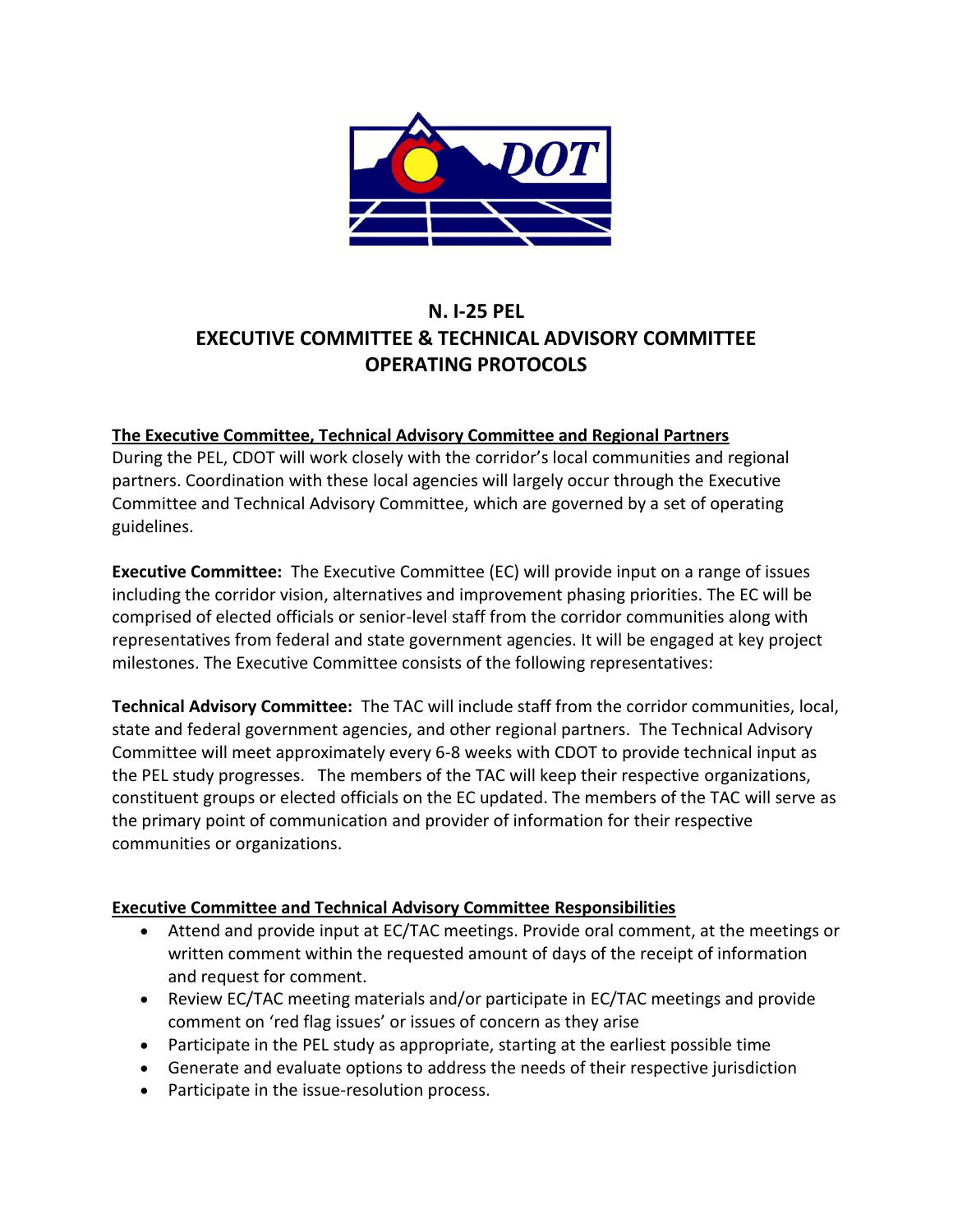### EC/TAC Procedures

To help ensure good use of the time and resources of EC/TAC members and to maintain the schedule for the project, the following procedures will be used:

- CDOT/FHU/CDR will provide EC/TAC members with timely notice of meetings and coordination of schedules to the greatest extent possible in order to maximize meeting participation. The EC/TAC will receive advance notice of meetings by e-mail that will include relevant background information, agendas and key questions to be addressed at the meetings.
- CDOT/FHU/CDR will distribute advance written information disseminated in a format that will be easily accessible by each member, using e-mail or the project website where appropriate. Relevant information will be provided to the EC/TAC at least five business days prior to meetings. This information will be provided in a format conducive to the participants' receipt, understanding, and effective use of the information.
- CDOT will ensure timely response occurs to questions posed during EC/TAC meetings. If an answer cannot be provided during the meeting, the project team member responsible for responding will provide the questioner with a timeframe within which a response will be provided and the method by which the response will be delivered.
- FHU will produce and distribute meeting summaries (reviewed by CDOT and CDR) to EC/TAC members within 10 business days of the associated meeting date. Members will be given ten business days to offer corrections to the minutes. Lack of response within the deadline will constitute acceptance of the minutes. Final minutes, edited to reflect comments made by members, will be provided within five business days of the corrections deadline. Minutes will include at least the following: key discussion points, agreements, and action items with identification of responsible parties and timeframes.
- It is expected that the members of the EC/TAC will consult and coordinate within their respective governmental entities/agencies for responses to project issues and recommendations that are representative of their constituencies. EC/TAC members will respond to CDOT within the number of days requested in order to keep the project on schedule. If a member's response is not received within the requested timeframes, the nonresponding member will be recorded as having not objected to the decision.
- Facilitation of EC/TAC meetings, public meetings and other outreach activities will be provided by CDR Associates to:
	- Keep the meetings focused and on track
	- Ensure that all participants have an opportunity to speak
	- Help the group address differences
	- Identify points of agreement as they occur
	- Identify issues of disagreement which require further deliberation and suggest the appropriate strategy for moving forward